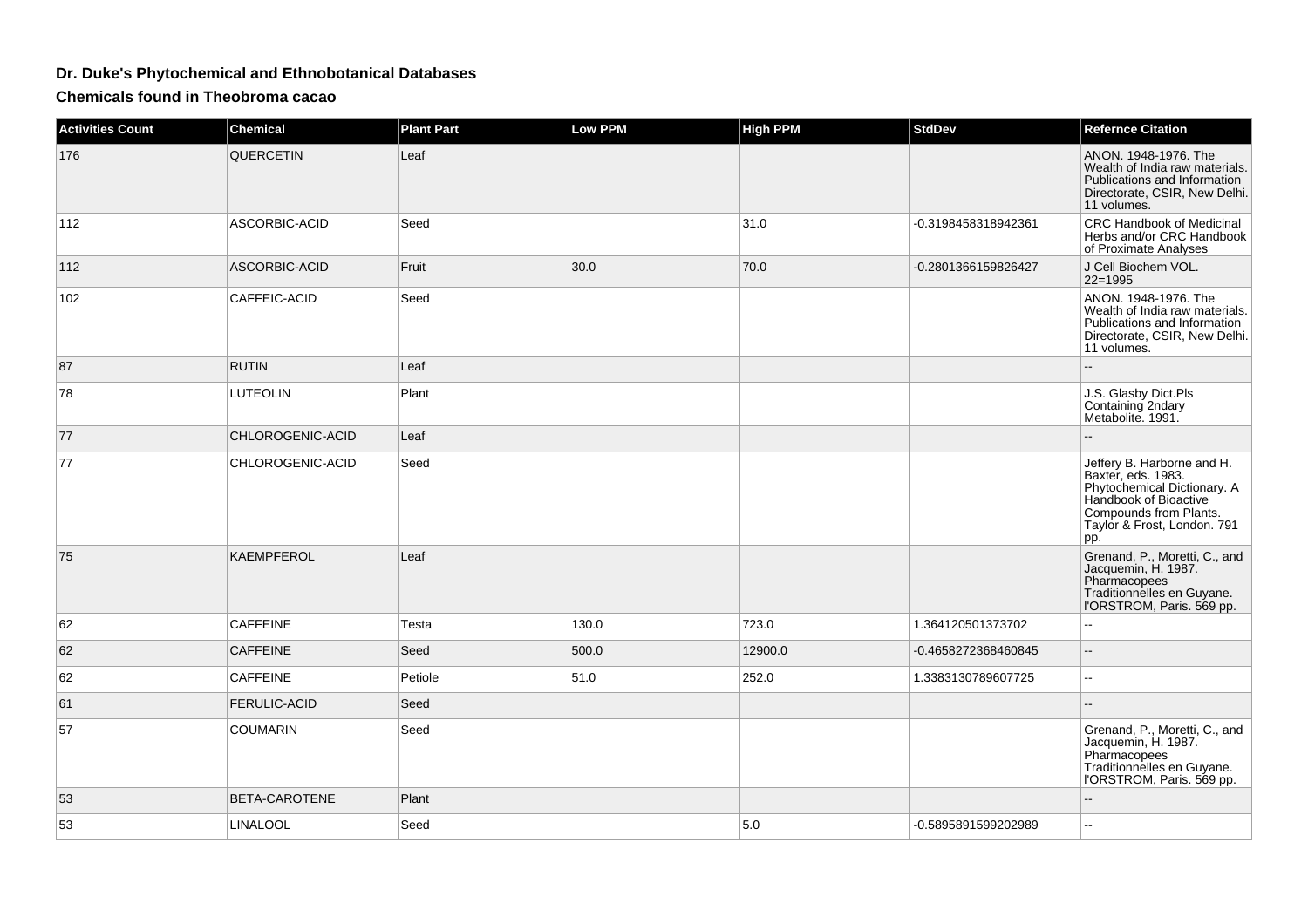| <b>Activities Count</b> | <b>Chemical</b>          | <b>Plant Part</b>      | Low PPM | <b>High PPM</b> | <b>StdDev</b>        | <b>Refernce Citation</b>                                                                                                                                                                   |
|-------------------------|--------------------------|------------------------|---------|-----------------|----------------------|--------------------------------------------------------------------------------------------------------------------------------------------------------------------------------------------|
| 47                      | <b>BETA-SITOSTEROL</b>   | <b>Sprout Seedling</b> |         |                 |                      | List, P.H. and Horhammer, L.<br>Hager's Handbuch der<br>Pharmazeutischen Praxis,<br>Vols. 2-6, Springer-Verlag,<br>Berlin, 1969-1979.                                                      |
| 44                      | <b>QUERCITRIN</b>        | Leaf                   |         |                 |                      | ANON. 1948-1976. The<br>Wealth of India raw materials.<br>Publications and Information<br>Directorate, CSIR, New Delhi.<br>11 volumes.                                                     |
| 43                      | PROTOCATECHUIC-ACID      | Seed                   |         |                 |                      | ANON. 1948-1976. The<br>Wealth of India raw materials.<br>Publications and Information<br>Directorate, CSIR, New Delhi.<br>11 volumes.                                                     |
| 43                      | <b>PYRIDOXINE</b>        | Seed                   |         | 1.0             | -1.1536599429026273  | ANON. 1948-1976. The<br>Wealth of India raw materials.<br>Publications and Information<br>Directorate, CSIR, New Delhi.<br>11 volumes.                                                     |
| 40                      | <b>EPICATECHIN</b>       | Leaf                   |         |                 |                      | Grenand, P., Moretti, C., and<br>Jacquemin, H. 1987.<br>Pharmacopees<br>Traditionnelles en Guyane.<br>l'ORSTROM, Paris. 569 pp.                                                            |
| 39                      | <b>NIACIN</b>            | Seed                   | 17.0    | 50.0            | 0.21294979342958875  | --                                                                                                                                                                                         |
| 39                      | <b>NIACIN</b>            | Fruit                  | 19.0    | 45.0            | -0.20985653043855088 | J Cell Biochem VOL.<br>$22=1995$                                                                                                                                                           |
| 38                      | (-)-EPICATECHIN          | Leaf                   |         |                 |                      | L.                                                                                                                                                                                         |
| 36                      | <b>THEOPHYLLINE</b>      | Testa                  | 130.0   | 257.0           | 1.0617119603565899   | $-$                                                                                                                                                                                        |
| 36                      | <b>THEOPHYLLINE</b>      | Seed                   | 0.0     | 4739.0          | 1.7330040388042545   | цц.                                                                                                                                                                                        |
| 36                      | <b>THEOPHYLLINE</b>      | Plant                  |         |                 |                      | --                                                                                                                                                                                         |
| 36                      | <b>THEOPHYLLINE</b>      | Petiole                | 58.0    | 188.0           | 0.1867718419094071   | $\overline{a}$                                                                                                                                                                             |
| 34                      | <b>PROANTHOCYANIDINS</b> | Plant                  |         |                 |                      | Gruenwald, J. et al. 1998.<br>PDR for Herbal Medicine. 1st<br>ed. Medical Economics Co.,<br>Montvale, NJ. 1244 pp.<br>(abbreviated as PHR or<br>Physicians Herbal Reference<br>in my mind) |
| 31                      | <b>THIAMIN</b>           | Seed                   | 1.0     | 3.0             | -0.8551170555321612  | --                                                                                                                                                                                         |
| 31                      | <b>THIAMIN</b>           | Fruit                  | 1.8     | 4.2             | -0.14499283258341247 | J Cell Biochem VOL.<br>$22 = 1995$                                                                                                                                                         |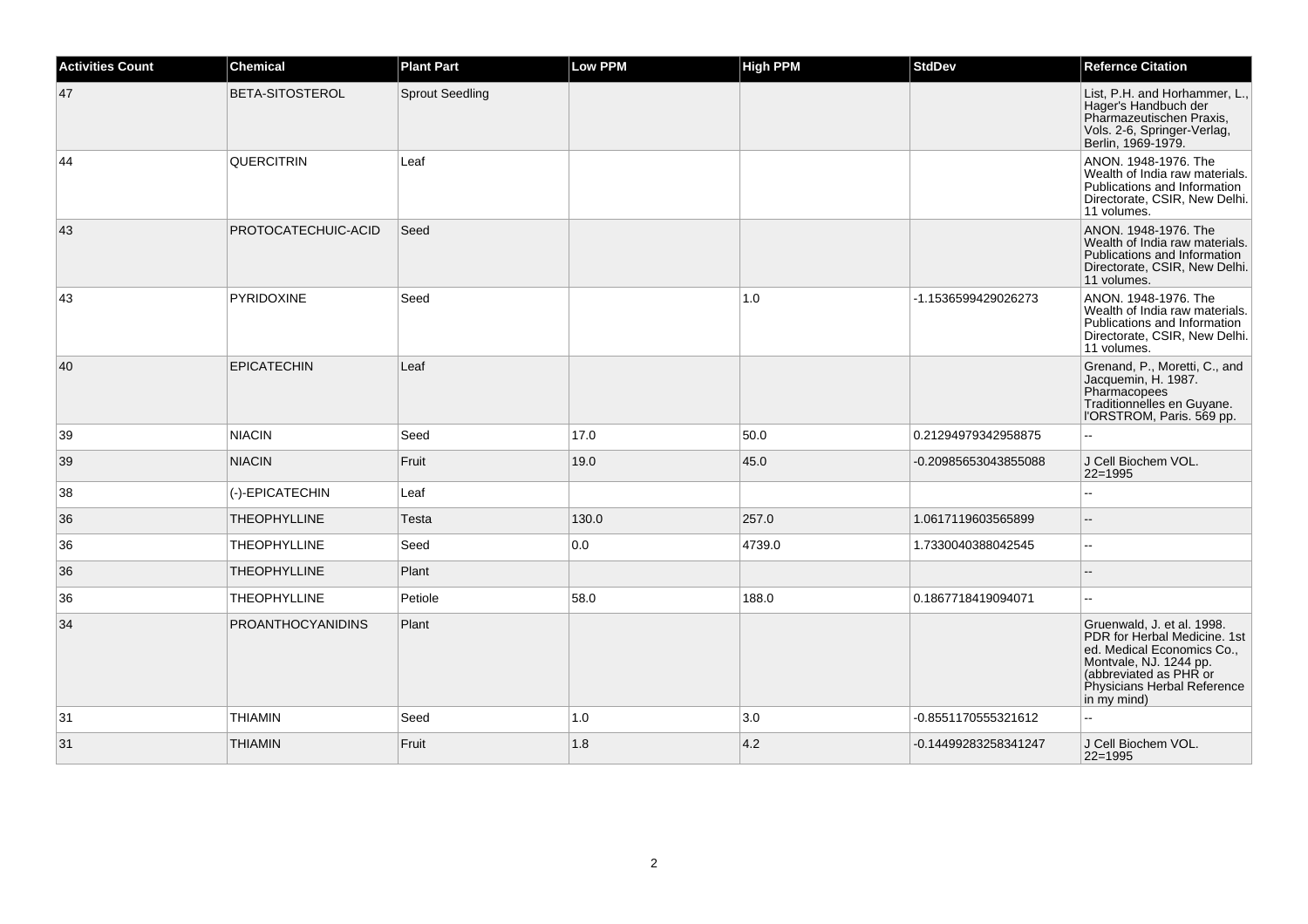| <b>Activities Count</b> | <b>Chemical</b>      | <b>Plant Part</b> | <b>Low PPM</b> | <b>High PPM</b> | <b>StdDev</b>        | <b>Refernce Citation</b>                                                                                                                                                                                                           |
|-------------------------|----------------------|-------------------|----------------|-----------------|----------------------|------------------------------------------------------------------------------------------------------------------------------------------------------------------------------------------------------------------------------------|
| 30                      | <b>POLYPHENOLS</b>   | Seed              | 78000.0        | 100000.0        | 1.0                  | ANON. 1948-1976. The<br>Wealth of India raw materials.<br>Publications and Information<br>Directorate, CSIR, New Delhi.<br>11 volumes.                                                                                             |
| 30                      | <b>ESCULETIN</b>     | Seed              |                |                 |                      | Grenand, P., Moretti, C., and<br>Jacquemin, H. 1987.<br>Pharmacopees<br>Traditionnelles en Guyane.<br>l'ORSTROM, Paris. 569 pp.                                                                                                    |
| 30                      | <b>ANTHOCYANINS</b>  | Seed              |                | 4000.0          | 1.0                  | Hansel, R., Keller, K.,<br>Rimpler, H., and Schneider,<br>G. eds. 1992. Hager's<br>Handbuch der<br>Pharmazeutischen Praxis,<br>Drogen (A-D), 1209 pp., 1993<br>(E-O), 970 pp., 1994 (P-Z),<br>1196 pp. Springer-Verlag,<br>Berlin. |
| 28                      | <b>CALCIUM</b>       | Seed              | 800.0          | 1100.0          | -0.5594989895943375  | <b>CRC Handbook of Medicinal</b><br>Herbs and/or CRC Handbook<br>of Proximate Analyses                                                                                                                                             |
| 28                      | <b>CALCIUM</b>       | Fruit             | 1300.0         | 3095.0          | -0.1756747356051228  | J Cell Biochem VOL.<br>$22 = 1995$                                                                                                                                                                                                 |
| 27                      | LINOLEIC-ACID        | Plant             | 10700.0        | 12230.0         | -0.39147043061187325 | $\overline{a}$                                                                                                                                                                                                                     |
| 27                      | LINOLEIC-ACID        | Seed              | 7420.0         | 29115.0         | -0.6683734051471023  | $-$                                                                                                                                                                                                                                |
| 26                      | <b>SEROTONIN</b>     | Plant             |                |                 |                      |                                                                                                                                                                                                                                    |
| 26                      | <b>SEROTONIN</b>     | Seed              |                |                 |                      | $\overline{\phantom{a}}$                                                                                                                                                                                                           |
| 25                      | P-COUMARIC-ACID      | Seed              |                |                 |                      | ANON. 1948-1976. The<br>Wealth of India raw materials.<br>Publications and Information<br>Directorate, CSIR, New Delhi.<br>11 volumes.                                                                                             |
| 25                      | <b>OPCS</b>          | Seed              |                | 80000.0         |                      | Ξ.                                                                                                                                                                                                                                 |
| 24                      | <b>VANILLIC-ACID</b> | Seed              |                |                 |                      | $-$                                                                                                                                                                                                                                |
| 24                      | <b>PECTIN</b>        | Seed              |                |                 |                      | ANON. 1948-1976. The<br>Wealth of India raw materials.<br>Publications and Information<br>Directorate, CSIR, New Delhi.<br>11 volumes.                                                                                             |
| 23                      | <b>CITRIC-ACID</b>   | Seed              | 4500.0         | 7500.0          | 0.007355725552878182 | ANON, 1948-1976. The<br>Wealth of India raw materials.<br>Publications and Information<br>Directorate, CSIR, New Delhi.<br>11 volumes.                                                                                             |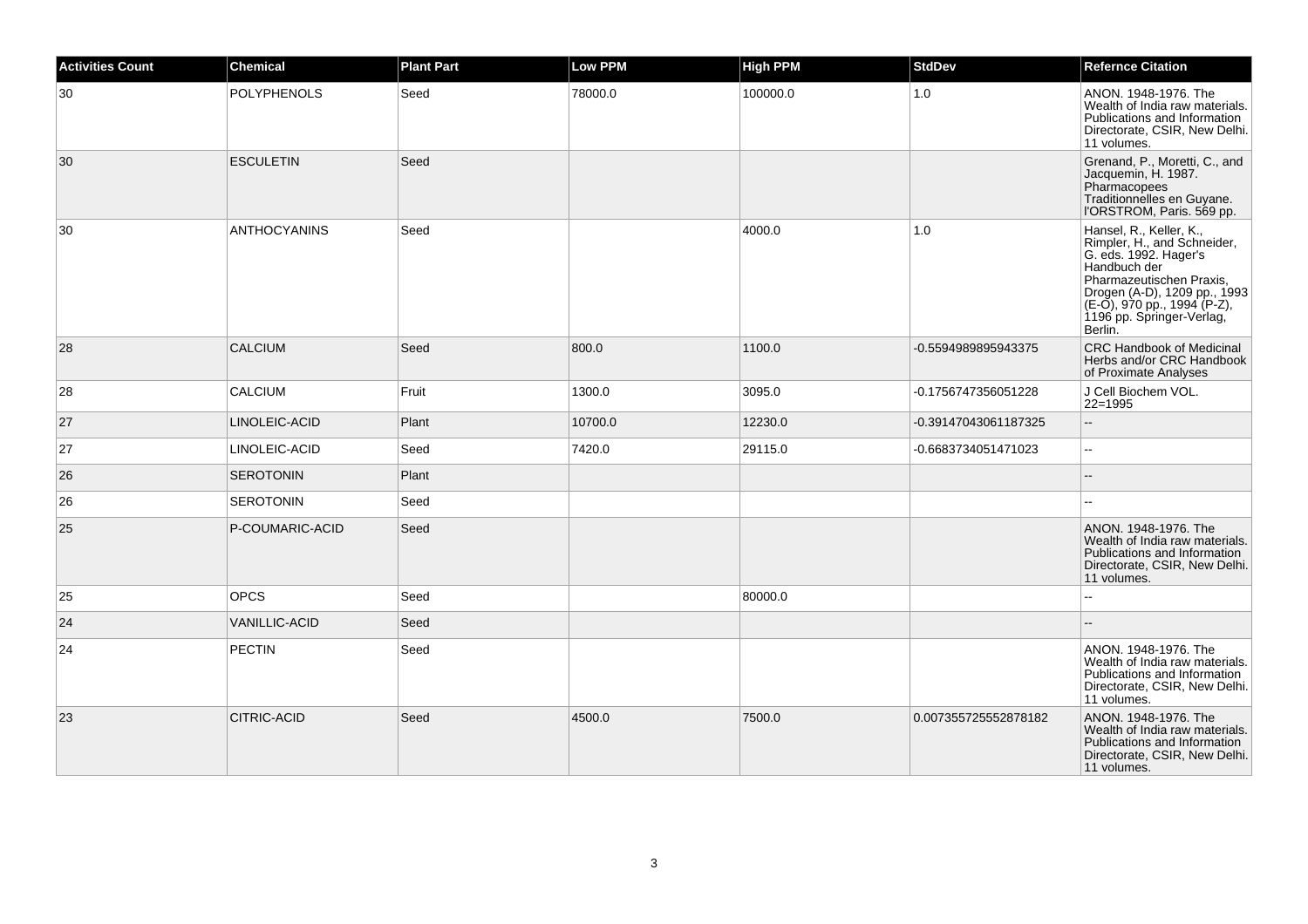| <b>Activities Count</b> | <b>Chemical</b>     | <b>Plant Part</b> | <b>Low PPM</b> | <b>High PPM</b> | <b>StdDev</b>        | <b>Refernce Citation</b>                                                                                                                   |
|-------------------------|---------------------|-------------------|----------------|-----------------|----------------------|--------------------------------------------------------------------------------------------------------------------------------------------|
| 22                      | <b>CATECHOL</b>     | Plant             |                |                 |                      | Grenand, P., Moretti, C., and<br>Jacquemin, H. 1987.<br>Pharmacopees<br>Traditionnelles en Guyane.<br>I'ORSTROM, Paris. 569 pp.            |
| 21                      | <b>THEOBROMINE</b>  | Petiole           | 174.0          | 223.0           | 1.2182825031280367   |                                                                                                                                            |
| 21                      | <b>THEOBROMINE</b>  | Testa             | 936.0          | 13000.0         | 1.0376929371594854   | Ξ.                                                                                                                                         |
| 21                      | <b>THEOBROMINE</b>  | Seed              | 10000.0        | 35000.0         | 2.234049191141325    | $-$                                                                                                                                        |
| 20                      | <b>LECITHIN</b>     | Seed              |                |                 |                      | List, P.H. and Horhammer, L.,<br>Hager's Handbuch der<br>Pharmazeutischen Praxis,<br>Vols. 2-6, Springer-Verlag,<br>Berlin, 1969-1979.     |
| 20                      | <b>DOPAMINE</b>     | Seed              |                |                 |                      | Leung, A.Y., Encyclopedia of<br>Common Natural Ingredients<br>Used in Food, Drugs, and<br>Cosmetics, John Wiley &<br>Sons, New York, 1980. |
| 18                      | OLEIC-ACID          | Seed              | 122430.0       | 227100.0        | 0.8877951296368191   |                                                                                                                                            |
| 18                      | <b>VITEXIN</b>      | Plant             |                |                 |                      | J.S. Glasby Dict.Pls<br>Containing 2ndary<br>Metabolite. 1991.                                                                             |
| 16                      | ACETIC-ACID         | Seed              | 1520.0         | 7100.0          | 1.3864579714312821   | Ξ.                                                                                                                                         |
| 15                      | <b>FIBER</b>        | Seed              | 59000.0        | 89000.0         | -0.36147740264683753 | <b>CRC Handbook of Medicinal</b><br>Herbs and/or CRC Handbook<br>of Proximate Analyses                                                     |
| 15                      | <b>TRIGONELLINE</b> | Seed              |                |                 |                      | Leung, A.Y., Encyclopedia of<br>Common Natural Ingredients<br>Used in Food, Drugs, and<br>Cosmetics, John Wiley &<br>Sons, New York, 1980. |
| 15                      | <b>FIBER</b>        | Fruit             | 43000.0        | 102380.0        | -0.3708195428012696  | J Cell Biochem VOL.<br>$22 = 1995$                                                                                                         |
| 15                      | <b>RIBOFLAVIN</b>   | Seed              | 1.0            | 4.0             | 0.18234587940570884  | ANON, 1948-1976, The<br>Wealth of India raw materials.<br>Publications and Information<br>Directorate, CSIR, New Delhi.<br>11 volumes.     |
| 15                      | <b>RIBOFLAVIN</b>   | Fruit             | 1.6            | 3.8             | -0.25899158592219057 | J Cell Biochem VOL.<br>$22 = 1995$                                                                                                         |
| 14                      | <b>SUCROSE</b>      | Plant             |                |                 |                      |                                                                                                                                            |
| 14                      | <b>SUCROSE</b>      | Seed              | 18000.0        | 37000.0         | -0.17153022515909322 |                                                                                                                                            |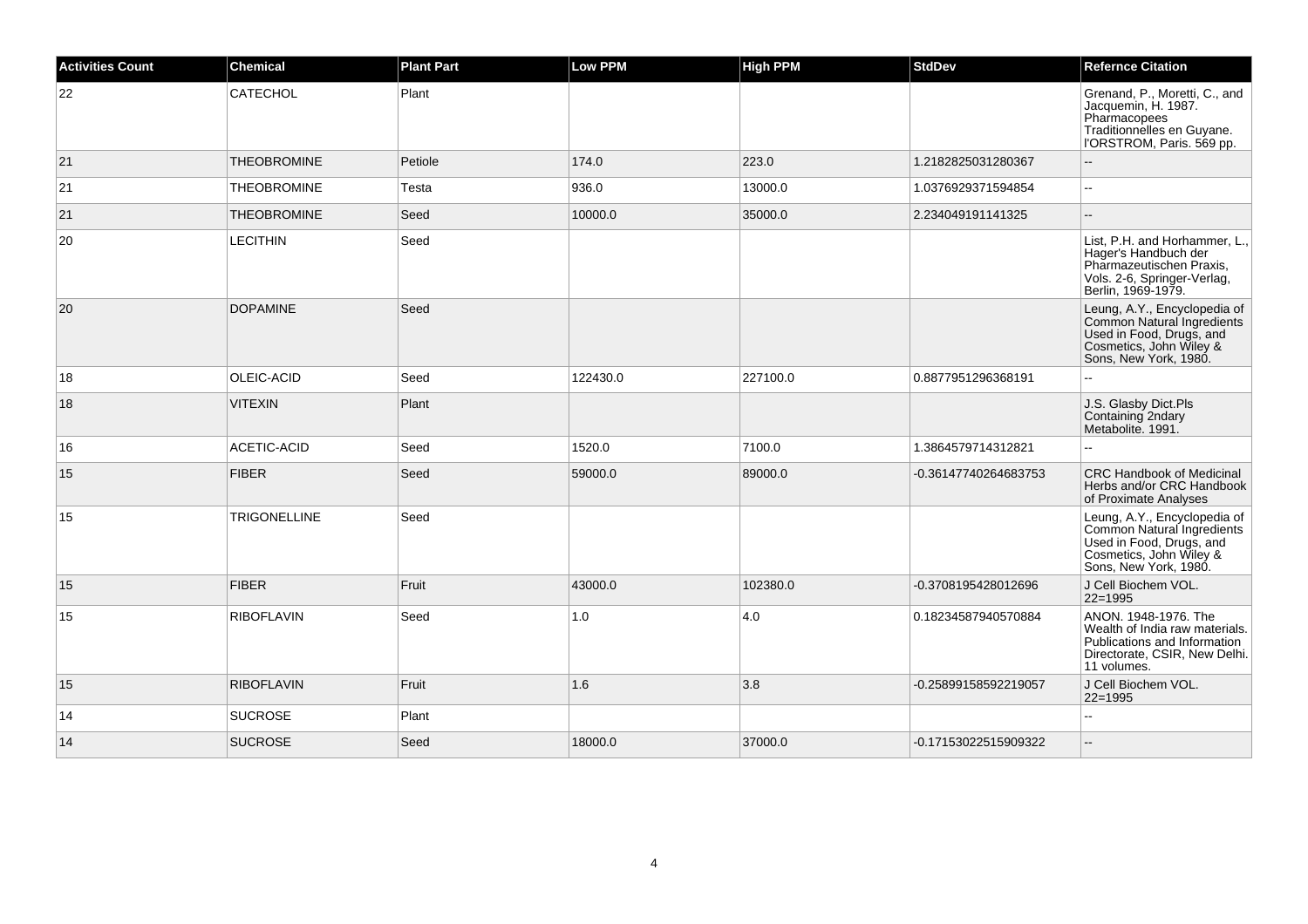| <b>Activities Count</b> | <b>Chemical</b>                   | <b>Plant Part</b> | Low PPM | <b>High PPM</b> | <b>StdDev</b>       | <b>Refernce Citation</b>                                                                                                               |
|-------------------------|-----------------------------------|-------------------|---------|-----------------|---------------------|----------------------------------------------------------------------------------------------------------------------------------------|
| 14                      | <b>ARGININE</b>                   | Seed              |         | 800.0           | -1.009489821300081  | ANON. 1948-1976. The<br>Wealth of India raw materials.<br>Publications and Information<br>Directorate, CSIR, New Delhi.<br>11 volumes. |
| 13                      | PALMITIC-ACID                     | Seed              | 89040.0 | 180500.0        | 3.024699622330506   |                                                                                                                                        |
| 13                      | P-HYDROXY-BENZOIC-<br><b>ACID</b> | Seed              |         |                 |                     | ANON, 1948-1976, The<br>Wealth of India raw materials.<br>Publications and Information<br>Directorate, CSIR, New Delhi.<br>11 volumes. |
| 13                      | <b>FORMIC-ACID</b>                | Seed              |         |                 |                     | List, P.H. and Horhammer, L.,<br>Hager's Handbuch der<br>Pharmazeutischen Praxis,<br>Vols. 2-6, Springer-Verlag,<br>Berlin, 1969-1979. |
| $ 12\rangle$            | <b>GLYCINE</b>                    | Seed              |         | 900.0           | -1.4533713326030981 | ANON. 1948-1976. The<br>Wealth of India raw materials.<br>Publications and Information<br>Directorate, CSIR, New Delhi.<br>11 volumes. |
| 12                      | <b>STIGMASTEROL</b>               | Plant             |         |                 |                     |                                                                                                                                        |
| 12                      | <b>STIGMASTEROL</b>               | Seed              |         |                 |                     | Grenand, P., Moretti, C., and<br>Jacquemin, H. 1987.<br>Pharmacopees<br>Traditionnelles en Guyane.<br>l'ORSTROM, Paris. 569 pp.        |
| 12                      | <b>COPPER</b>                     | Seed              |         | 24.0            | 0.8331720560940928  | ANON. 1948-1976. The<br>Wealth of India raw materials.<br>Publications and Information<br>Directorate, CSIR, New Delhi.<br>11 volumes. |
| 11                      | <b>TYRAMINE</b>                   | Plant             |         |                 |                     |                                                                                                                                        |
| 11                      | NICOTINIC-ACID                    | Plant             |         |                 |                     |                                                                                                                                        |
| 11                      | <b>TYRAMINE</b>                   | Seed              |         |                 |                     |                                                                                                                                        |
| 11                      | PANTOTHENIC-ACID                  | Seed              | 13.0    | 20.0            | 0.34109708334068634 | ۵.                                                                                                                                     |
| 9                       | OXALIC-ACID                       | Seed              | 1520.0  | 5000.0          | 0.3447985152060364  | 44                                                                                                                                     |
| 9                       | <b>VALERIC-ACID</b>               | Seed              |         |                 |                     | ANON. 1948-1976. The<br>Wealth of India raw materials.<br>Publications and Information<br>Directorate, CSIR, New Delhi.<br>11 volumes. |
| 9                       | SINAPIC-ACID                      | Plant             |         |                 |                     |                                                                                                                                        |
| 8                       | <b>FRUCTOSE</b>                   | Seed              |         | 2000.0          | -0.5987994606248948 |                                                                                                                                        |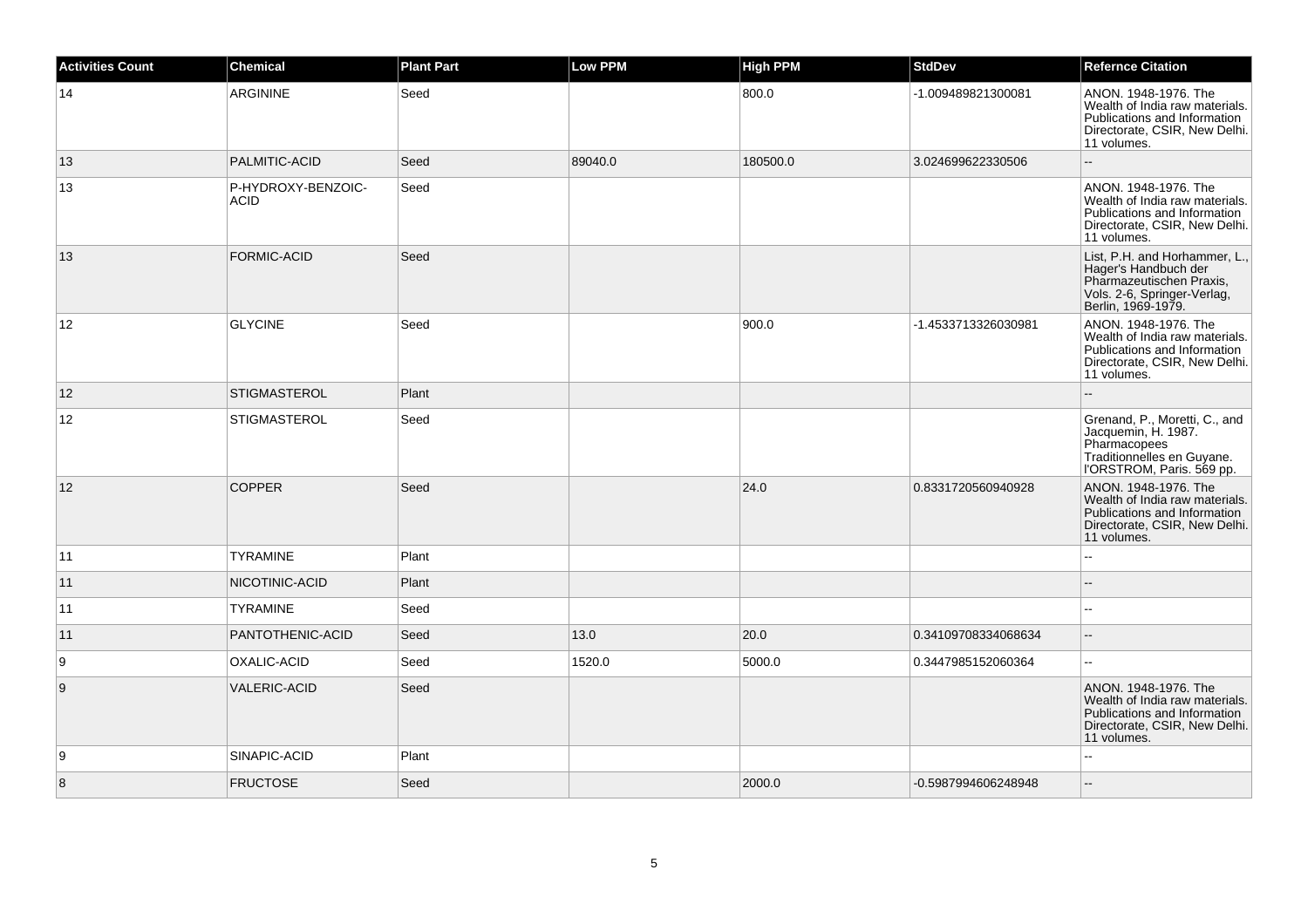| <b>Activities Count</b> | <b>Chemical</b>      | <b>Plant Part</b> | Low PPM  | <b>High PPM</b> | <b>StdDev</b>       | <b>Refernce Citation</b>                                                                                                               |
|-------------------------|----------------------|-------------------|----------|-----------------|---------------------|----------------------------------------------------------------------------------------------------------------------------------------|
| 8                       | STEARIC-ACID         | Plant             |          |                 |                     |                                                                                                                                        |
| 8                       | LACTIC-ACID          | Seed              |          |                 |                     | List, P.H. and Horhammer, L.,<br>Hager's Handbuch der<br>Pharmazeutischen Praxis,<br>Vols. 2-6, Springer-Verlag,<br>Berlin, 1969-1979. |
| 8                       | <b>GLUTAMIC-ACID</b> | Seed              |          | 10200.0         | -1.3295703563860357 | ANON. 1948-1976. The<br>Wealth of India raw materials.<br>Publications and Information<br>Directorate, CSIR, New Delhi.<br>11 volumes. |
| 8                       | <b>GENTISIC-ACID</b> | Leaf              |          |                 |                     |                                                                                                                                        |
| 8                       | STEARIC-ACID         | Seed              | 111300.0 | 215450.0        | 4.109143355899089   | $\sim$                                                                                                                                 |
| 8                       | <b>FRUCTOSE</b>      | Plant             |          |                 |                     |                                                                                                                                        |
| 8                       | <b>TYROSINE</b>      | Seed              |          | 5700.0          | -0.4728461096051886 | ANON, 1948-1976. The<br>Wealth of India raw materials.<br>Publications and Information<br>Directorate, CSIR, New Delhi.<br>11 volumes. |
| $\overline{7}$          | <b>HISTIDINE</b>     | Seed              |          | 800.0           | -1.4153953454644674 | ANON. 1948-1976. The<br>Wealth of India raw materials.<br>Publications and Information<br>Directorate, CSIR, New Delhi.<br>11 volumes. |
| $\overline{7}$          | PHENYLALANINE        | Seed              |          | 5600.0          | -0.7093928366416996 | ANON. 1948-1976. The<br>Wealth of India raw materials.<br>Publications and Information<br>Directorate, CSIR, New Delhi.<br>11 volumes. |
| $\overline{7}$          | <b>GLUCOSE</b>       | Seed              | 1000.0   | 3000.0          | -0.5077819441641488 |                                                                                                                                        |
| $\overline{7}$          | <b>CYANIDIN</b>      | Plant             |          |                 |                     | $\overline{a}$                                                                                                                         |
| $\overline{7}$          | <b>SALICYLATES</b>   | Seed              |          | 0.0             | -0.3401776874861938 |                                                                                                                                        |
| 6                       | EPIGALLOCATECHIN     | Seed              |          |                 |                     | ANON, 1948-1976. The<br>Wealth of India raw materials.<br>Publications and Information<br>Directorate, CSIR, New Delhi.<br>11 volumes. |
| 6                       | PROPIONIC-ACID       | Seed              |          |                 |                     | List, P.H. and Horhammer, L.,<br>Hager's Handbuch der<br>Pharmazeutischen Praxis,<br>Vols. 2-6, Springer-Verlag,<br>Berlin, 1969-1979. |
| 6                       | <b>IRON</b>          | Seed              | 36.0     | 37.0            | -0.5287176209786577 | <b>CRC Handbook of Medicinal</b><br>Herbs and/or CRC Handbook<br>of Proximate Analyses                                                 |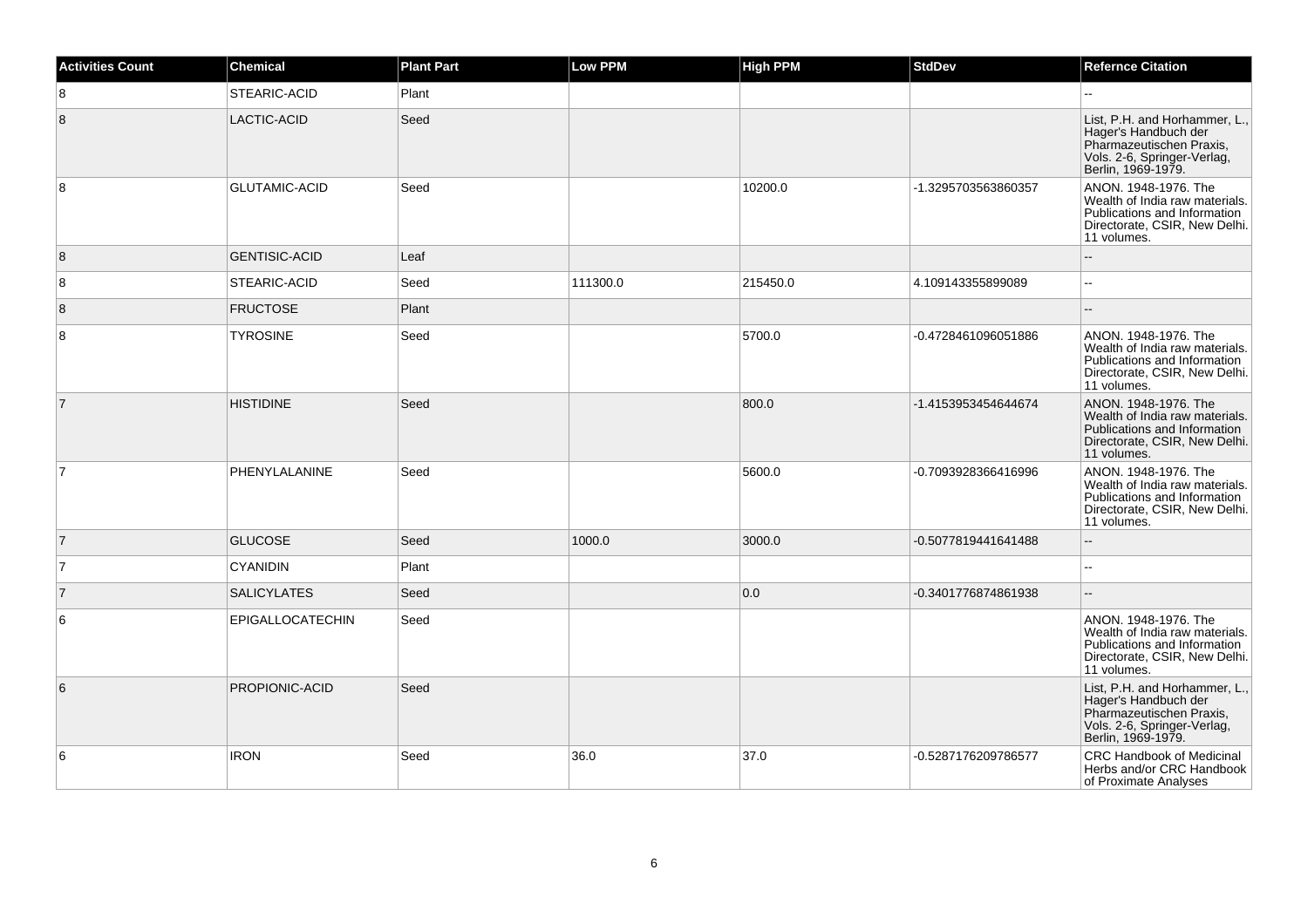| <b>Activities Count</b> | <b>Chemical</b>               | <b>Plant Part</b>      | Low PPM | <b>High PPM</b> | <b>StdDev</b>       | <b>Refernce Citation</b>                                                                                                               |
|-------------------------|-------------------------------|------------------------|---------|-----------------|---------------------|----------------------------------------------------------------------------------------------------------------------------------------|
| 6                       | TARTARIC-ACID                 | Seed                   |         |                 |                     | List, P.H. and Horhammer, L.,<br>Hager's Handbuch der<br>Pharmazeutischen Praxis,<br>Vols. 2-6, Springer-Verlag,<br>Berlin, 1969-1979. |
| 6                       | <b>SYRINGIC-ACID</b>          | Seed                   |         |                 |                     | ANON. 1948-1976. The<br>Wealth of India raw materials.<br>Publications and Information<br>Directorate, CSIR, New Delhi.<br>11 volumes. |
| 6                       | <b>FURFURAL</b>               | Exocarp                |         | 90000.0         |                     | ANON. 1948-1976. The<br>Wealth of India raw materials.<br>Publications and Information<br>Directorate, CSIR, New Delhi.<br>11 volumes. |
| 5                       | PHYLLOQUINONE                 | Seed                   |         | 0.02            | -1.1351915229662497 | ă.                                                                                                                                     |
| 5                       | ERGOSTEROL                    | Seed                   |         |                 |                     | Grenand, P., Moretti, C., and<br>Jacquemin, H. 1987.<br>Pharmacopees<br>Traditionnelles en Guyane.<br>l'ORSTROM, Paris. 569 pp.        |
| 5                       | 24-METHYLENE-<br>CYCLOARTANOL | <b>Sprout Seedling</b> |         |                 |                     | List, P.H. and Horhammer, L.,<br>Hager's Handbuch der<br>Pharmazeutischen Praxis,<br>Vols. 2-6, Springer-Verlag,<br>Berlin, 1969-1979. |
| 5                       | <b>STARCH</b>                 | Seed                   | 50000.0 | 90000.0         | -0.891522967457591  | --                                                                                                                                     |
| 5                       | <b>STARCH</b>                 | Hb                     |         | 60000.0         |                     | Щ,                                                                                                                                     |
| $\overline{4}$          | <b>LYSINE</b>                 | Seed                   |         | 800.0           | -1.5304571248204542 | ANON. 1948-1976. The<br>Wealth of India raw materials.<br>Publications and Information<br>Directorate, CSIR, New Delhi.<br>11 volumes. |
| $\overline{4}$          | <b>RUTOSIDE</b>               | Leaf                   |         |                 |                     |                                                                                                                                        |
| $\overline{4}$          | <b>PHOSPHORUS</b>             | Fruit                  | 500.0   | 5000.0          | 0.5418734067690828  | J Cell Biochem VOL.<br>$22 = 1995$                                                                                                     |
| $\overline{4}$          | <b>THREONINE</b>              | Seed                   |         | 1400.0          | -1.5071309379745554 | ANON, 1948-1976, The<br>Wealth of India raw materials.<br>Publications and Information<br>Directorate, CSIR, New Delhi.<br>11 volumes. |
| $\overline{4}$          | PHENYLETHYLAMINE              | Seed                   |         |                 |                     |                                                                                                                                        |
| $\overline{4}$          | <b>PHOSPHORUS</b>             | Seed                   | 3600.0  | 5571.0          | 0.05751506388486866 | <b>CRC Handbook of Medicinal</b><br>Herbs and/or CRC Handbook<br>of Proximate Analyses                                                 |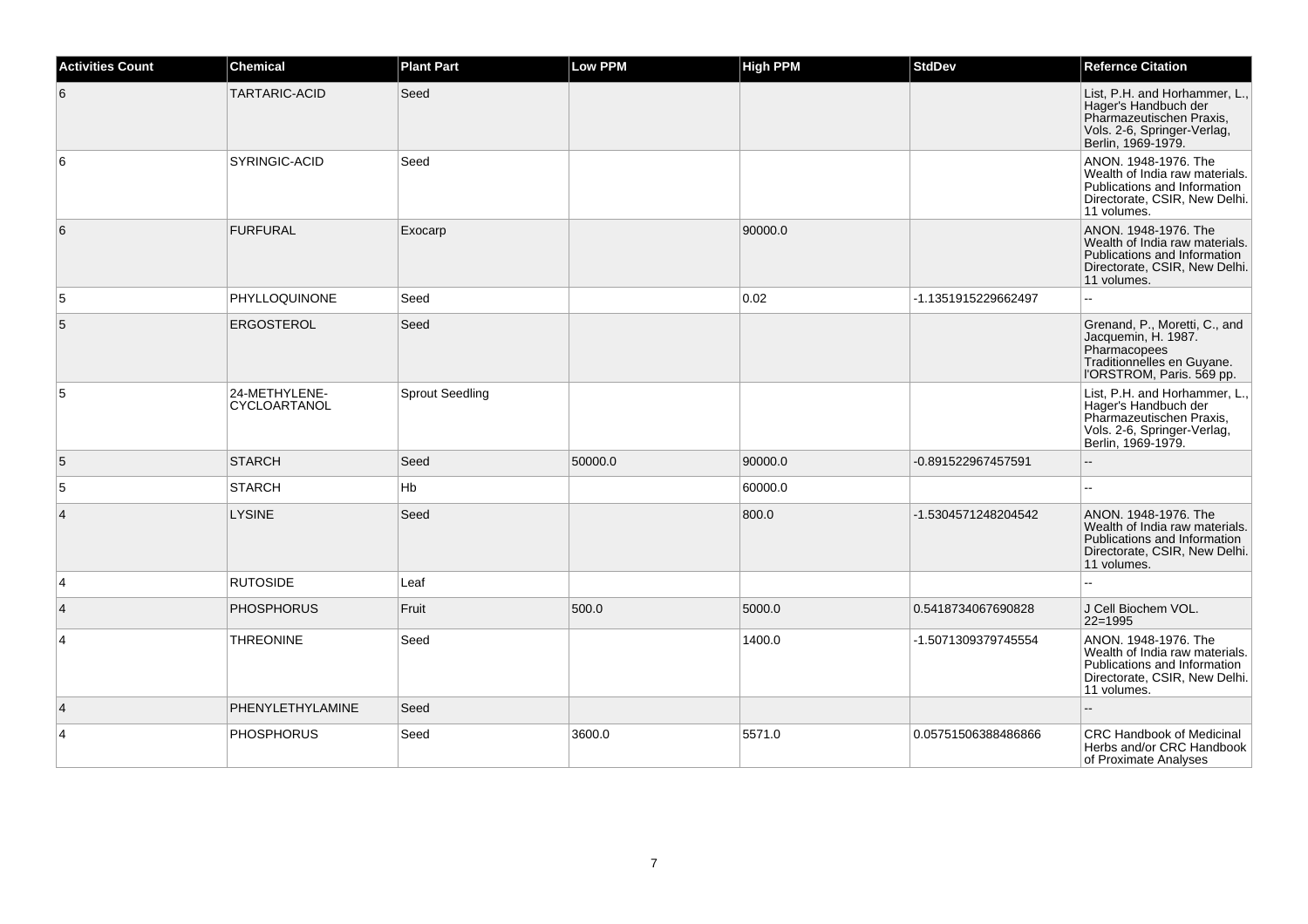| <b>Activities Count</b> | <b>Chemical</b>      | <b>Plant Part</b>      | <b>Low PPM</b> | <b>High PPM</b> | <b>StdDev</b>        | <b>Refernce Citation</b>                                                                                                               |
|-------------------------|----------------------|------------------------|----------------|-----------------|----------------------|----------------------------------------------------------------------------------------------------------------------------------------|
| $\overline{4}$          | <b>GLYCOLIC-ACID</b> | Leaf                   |                |                 |                      | List, P.H. and Horhammer, L.,<br>Hager's Handbuch der<br>Pharmazeutischen Praxis,<br>Vols. 2-6, Springer-Verlag,<br>Berlin, 1969-1979. |
| 4                       | <b>BIOTIN</b>        | <b>Sprout Seedling</b> |                |                 |                      |                                                                                                                                        |
| $\overline{4}$          | <b>TRYPTAMINE</b>    | Seed                   |                |                 |                      |                                                                                                                                        |
| $\overline{4}$          | <b>ISOVITEXIN</b>    | Plant                  |                |                 |                      | J.S. Glasby Dict.Pls<br>Containing 2ndary<br>Metabolite. 1991.                                                                         |
| $\overline{4}$          | ISOPROPYL-ACETATE    | Plant                  |                |                 |                      |                                                                                                                                        |
| $\mathsf 3$             | <b>MANNOSE</b>       | Seed                   |                |                 |                      | ANON. 1948-1976. The<br>Wealth of India raw materials.<br>Publications and Information<br>Directorate, CSIR, New Delhi.<br>11 volumes. |
| 3                       | ISOBUTYL-ACETATE     | Seed                   |                |                 |                      | List, P.H. and Horhammer, L.,<br>Hager's Handbuch der<br>Pharmazeutischen Praxis,<br>Vols. 2-6, Springer-Verlag,<br>Berlin, 1969-1979. |
| 3                       | <b>SALSOLINOL</b>    | Seed                   |                |                 |                      |                                                                                                                                        |
| 3                       | AMYL-BUTYRATE        | Seed                   |                |                 |                      | ANON. 1948-1976. The<br>Wealth of India raw materials.<br>Publications and Information<br>Directorate, CSIR, New Delhi.<br>11 volumes. |
| 3                       | <b>XYLOSE</b>        | Seed                   |                |                 |                      | ANON. 1948-1976. The<br>Wealth of India raw materials.<br>Publications and Information<br>Directorate, CSIR, New Delhi.<br>11 volumes. |
| 3                       | <b>ALANINE</b>       | Seed                   |                | 10400.0         | 0.051822040311835675 | ANON. 1948-1976. The<br>Wealth of India raw materials.<br>Publications and Information<br>Directorate, CSIR, New Delhi.<br>11 volumes. |
| 3                       | VALINE               | Seed                   |                | 5700.0          | -0.7773276247624422  | ANON. 1948-1976. The<br>Wealth of India raw materials.<br>Publications and Information<br>Directorate, CSIR, New Delhi.<br>11 volumes. |
| 3                       | <b>ISOLEUCINE</b>    | Seed                   |                | 5600.0          | -0.624169861411402   | ANON. 1948-1976. The<br>Wealth of India raw materials.<br>Publications and Information<br>Directorate, CSIR, New Delhi.<br>11 volumes. |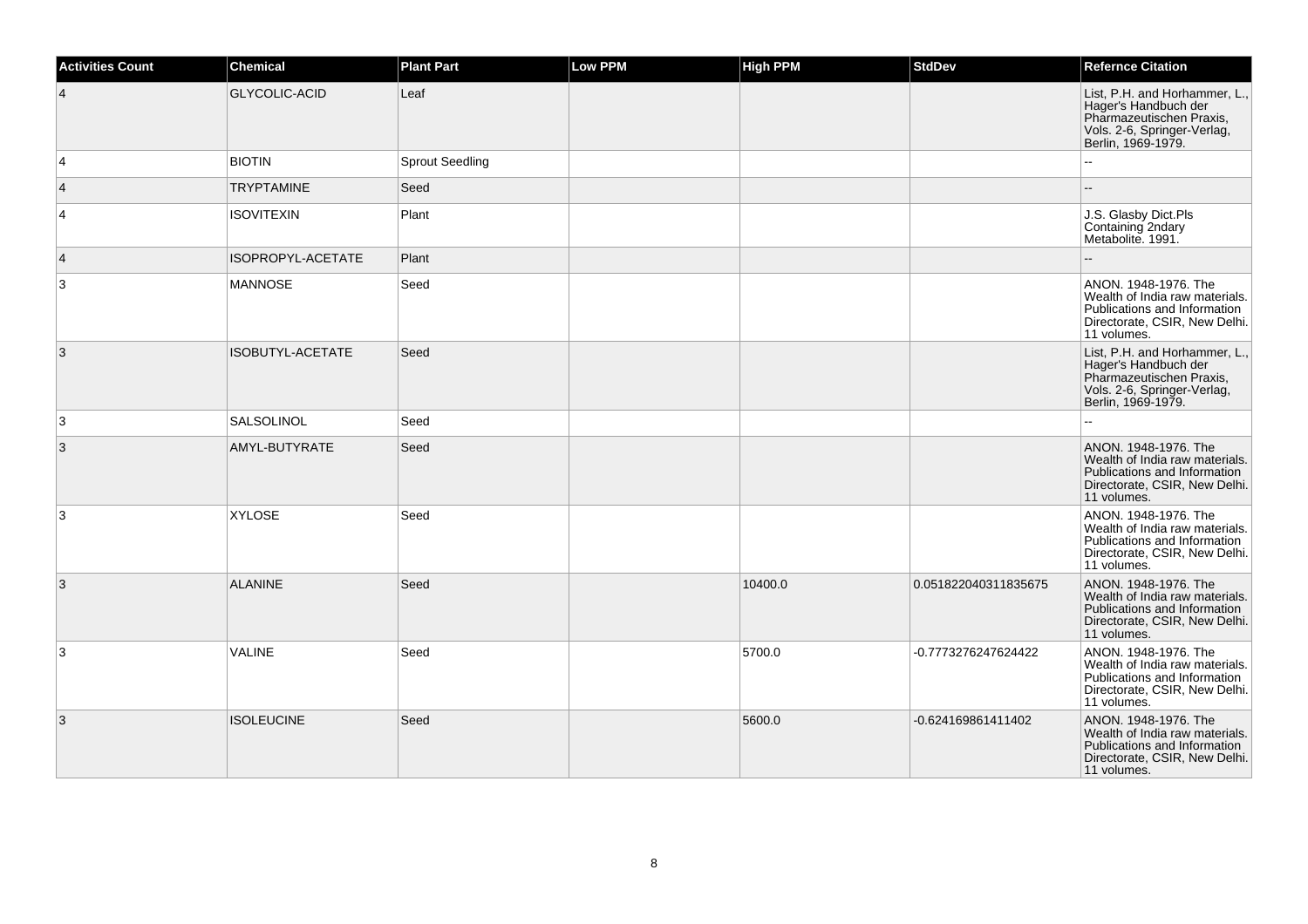| <b>Activities Count</b> | <b>Chemical</b>                      | <b>Plant Part</b>      | <b>Low PPM</b> | <b>High PPM</b> | <b>StdDev</b>       | <b>Refernce Citation</b>                                                                                                               |
|-------------------------|--------------------------------------|------------------------|----------------|-----------------|---------------------|----------------------------------------------------------------------------------------------------------------------------------------|
| $\overline{2}$          | LUTEOLIN-7-O-GLUCOSIDE   Plant       |                        |                |                 |                     | J.S. Glasby Dict.Pls<br>Containing 2ndary<br>Metabolite. 1991.                                                                         |
| 2                       | NONANOIC-ACID                        | Seed                   |                |                 |                     | ANON. 1948-1976. The<br>Wealth of India raw materials.<br>Publications and Information<br>Directorate, CSIR, New Delhi.<br>11 volumes. |
| $\overline{2}$          | PHOSPHATIDYL-CHOLINE                 | Seed                   | 92.0           | 1328.0          | $-1.0$              | ANON. 1948-1976. The<br>Wealth of India raw materials.<br>Publications and Information<br>Directorate, CSIR, New Delhi.<br>11 volumes. |
| $\vert$ 2               | <b>LEUCINE</b>                       | Plant                  |                | 4500.0          | -0.9511481830727361 | $-$                                                                                                                                    |
| $\overline{2}$          | <b>NICOTINAMIDE</b>                  | Seed                   |                | 21.0            | $-1.0$              | ANON. 1948-1976. The<br>Wealth of India raw materials.<br>Publications and Information<br>Directorate, CSIR, New Delhi.<br>11 volumes. |
| $\overline{2}$          | PHENYLACETIC-ACID                    | Seed                   |                |                 |                     | ANON. 1948-1976. The<br>Wealth of India raw materials.<br>Publications and Information<br>Directorate, CSIR, New Delhi.<br>11 volumes. |
| $\overline{2}$          | <b>DIACETYL</b>                      | Plant                  |                |                 |                     |                                                                                                                                        |
| $\overline{2}$          | QUERCETIN-3-O-<br><b>GALACTOSIDE</b> | Plant                  |                |                 |                     | J.S. Glasby Dict.Pls<br>Containing 2ndary<br>Metabolite, 1991.                                                                         |
| $\overline{2}$          | <b>CAMPESTEROL</b>                   | <b>Sprout Seedling</b> |                |                 |                     | List, P.H. and Horhammer, L.,<br>Hager's Handbuch der<br>Pharmazeutischen Praxis,<br>Vols. 2-6, Springer-Verlag,<br>Berlin, 1969-1979. |
| $\overline{2}$          | APIGENIN-7-O-GLUCOSIDE   Plant       |                        |                |                 |                     | J.S. Glasby Dict.Pls<br>Containing 2ndary<br>Metabolite. 1991.                                                                         |
| $\overline{1}$          | <b>SERINE</b>                        | Seed                   |                | 8800.0          | -0.3400469562928065 | ANON. 1948-1976. The<br>Wealth of India raw materials.<br>Publications and Information<br>Directorate, CSIR, New Delhi.<br>11 volumes. |
| $\vert$ 1               | <b>AMYLASE</b>                       | Seed                   |                |                 |                     | ANON. 1948-1976. The<br>Wealth of India raw materials.<br>Publications and Information<br>Directorate, CSIR, New Delhi.<br>11 volumes. |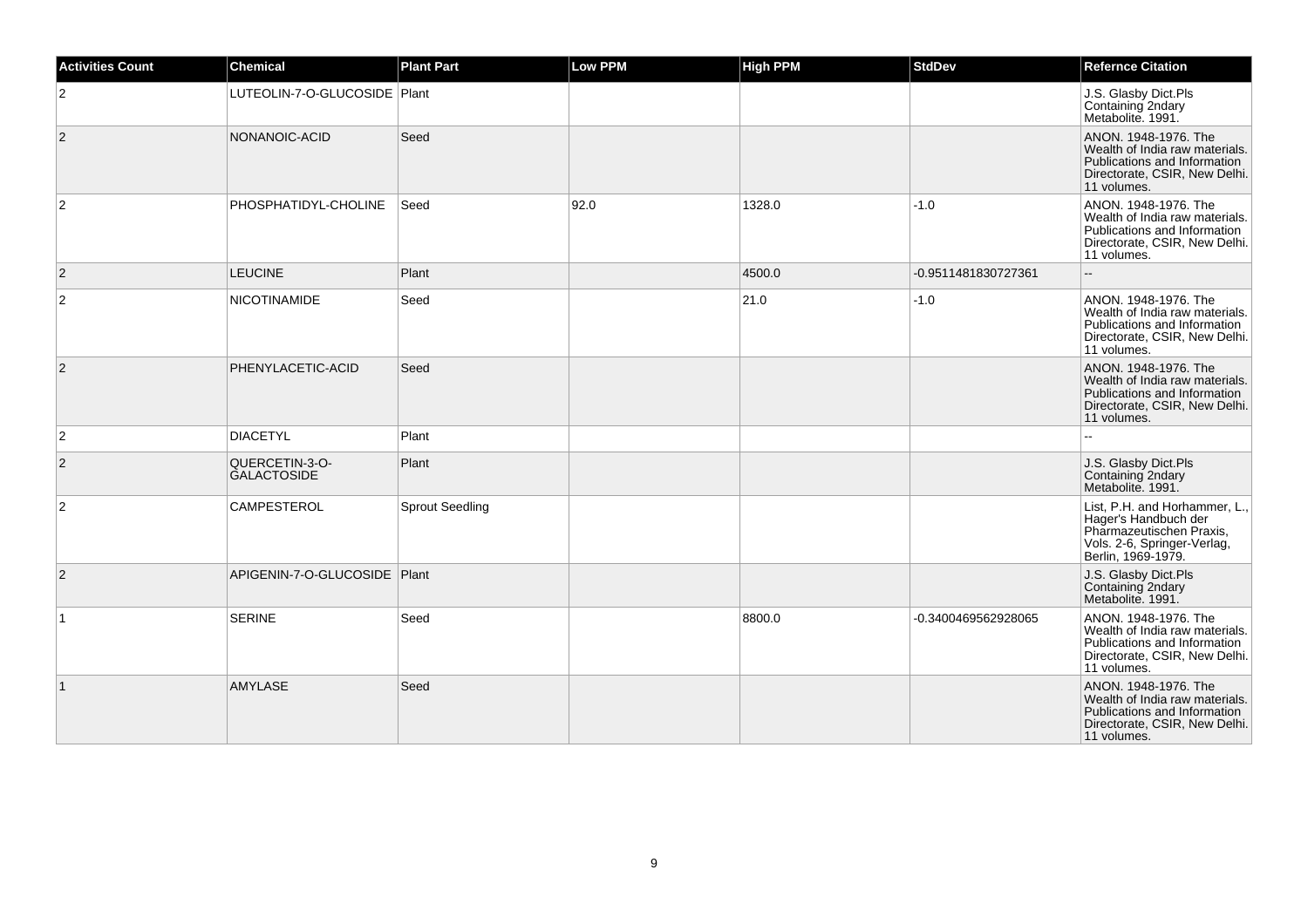| <b>Activities Count</b> | <b>Chemical</b>                      | <b>Plant Part</b> | <b>Low PPM</b> | <b>High PPM</b> | <b>StdDev</b> | <b>Refernce Citation</b>                                                                                                                                                                                                              |
|-------------------------|--------------------------------------|-------------------|----------------|-----------------|---------------|---------------------------------------------------------------------------------------------------------------------------------------------------------------------------------------------------------------------------------------|
| 1                       | <b>THEOSTEROL</b>                    | Testa             |                |                 |               | Hansel, R., Keller, K.,<br>Rimpler, H., and Schneider,<br>G. eds. 1992. Hager's<br>Handbuch der<br>Pharmazeutischen Praxis,<br>Drogen (A-D), 1209 pp., 1993<br>$(E-0)$ , 970 pp., 1994 (P-Z),<br>1196 pp. Springer-Verlag,<br>Berlin. |
| $\vert$ 1               | CHRYSOERIOL-7-O-<br><b>GLUCOSIDE</b> | Plant             |                |                 |               | J.S. Glasby Dict.Pls<br>Containing 2ndary<br>Metabolite. 1991.                                                                                                                                                                        |
| $\overline{1}$          | <b>CHOLESTEROL</b>                   | Plant             |                |                 |               | ۵۵                                                                                                                                                                                                                                    |
| $\mathbf{1}$            | AMYL-ALCOHOL                         | Seed              |                |                 |               | ANON. 1948-1976. The<br>Wealth of India raw materials.<br>Publications and Information<br>Directorate, CSIR, New Delhi.<br>11 volumes.                                                                                                |
| $\overline{1}$          | <b>CELLULOSE</b>                     | Plant             |                |                 |               |                                                                                                                                                                                                                                       |
| $\mathbf{1}$            | <b>BEHENIC-ACID</b>                  | Plant             |                |                 |               | Hansel, R., Keller, K.,<br>Rimpler, H., and Schneider,<br>G. eds. 1992. Hager's<br>Handbuch der<br>Pharmazeutischen Praxis,<br>Drogen (A-D), 1209 pp., 1993<br>(E-O), 970 pp., 1994 (P-Z),<br>1196 pp. Springer-Verlag,<br>Berlin.    |
| $\vert$ 1               | VERBASCOSE                           | Seed              |                |                 |               |                                                                                                                                                                                                                                       |
| $\vert$ 1               | <b>GLYCERIN</b>                      | Plant             |                |                 |               | ANON. 1948-1976. The<br>Wealth of India raw materials.<br>Publications and Information<br>Directorate, CSIR, New Delhi.<br>11 volumes.                                                                                                |
| $\mathbf 1$             | <b>RAFFINOSE</b>                     | Plant             |                |                 |               | ANON. 1948-1976. The<br>Wealth of India raw materials.<br>Publications and Information<br>Directorate, CSIR, New Delhi.<br>11 volumes.                                                                                                |
| $\mathbf{1}$            | <b>CATECHINS</b>                     | Seed              | 30000.0        | 40000.0         | 1.0           |                                                                                                                                                                                                                                       |
| 1                       | CATALASE                             | Seed              |                |                 |               | ANON. 1948-1976. The<br>Wealth of India raw materials.<br>Publications and Information<br>Directorate, CSIR, New Delhi.<br>11 volumes.                                                                                                |
| $\overline{1}$          | <b>CHOLESTEROL</b>                   | Oil               | 0.0            | 2800.0          | 1.0           | Leung, A. Y. and Foster, S.<br>1995. Encyclopedia of<br>Common Natural Ingredients<br>2nd Ed. John Wiley & Sons,<br>New York. 649 pp.                                                                                                 |